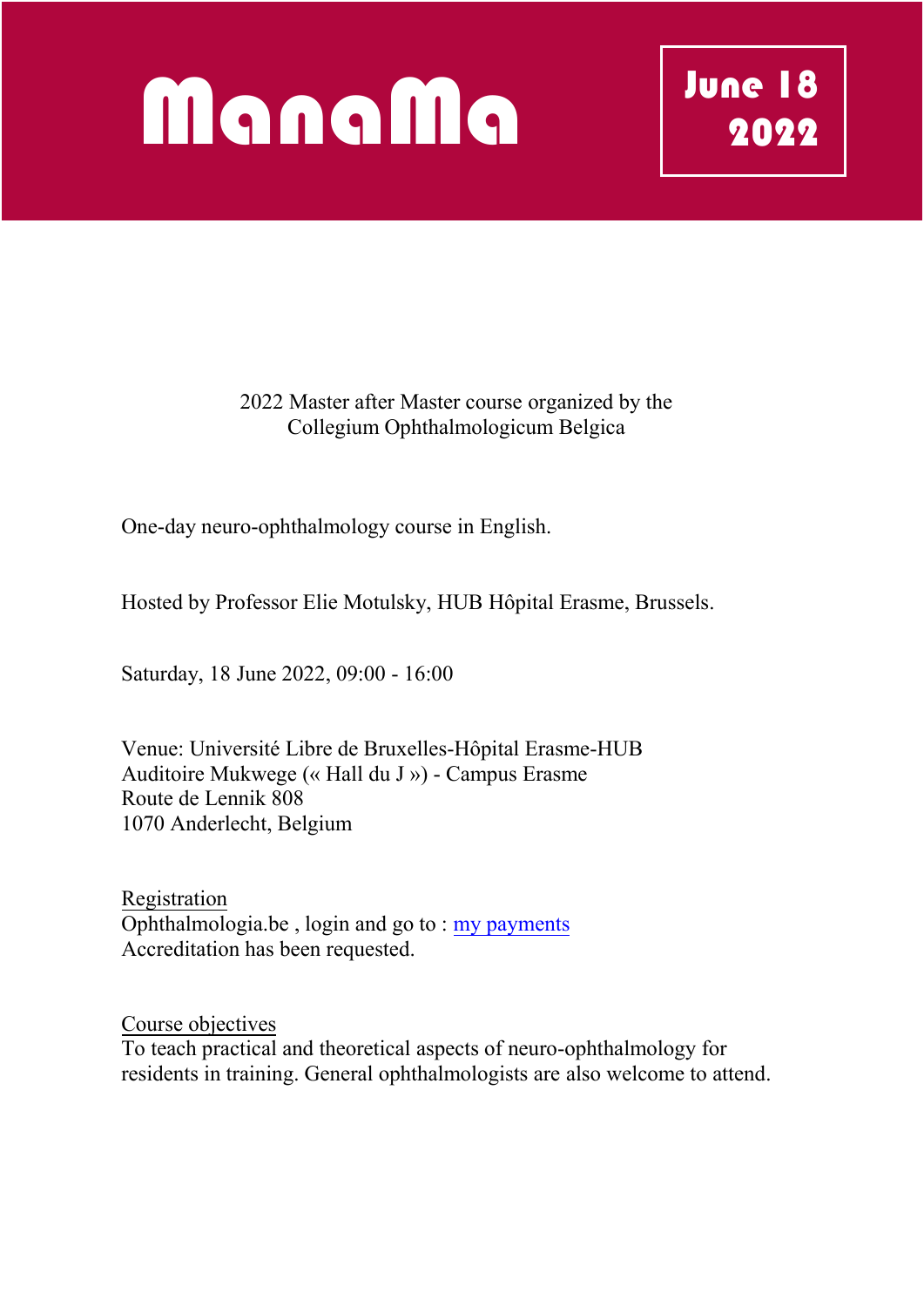## **Program schedule**

Course moderators: Cameron F. Parsa & Cédric Ballez

9:00 - 9:20 AM: Neuro-Ophthalmic Anatomy. **Cédric Ballez** (ULB). 9:20 - 9:40 AM: Imaging in Neuro-Ophthalmology. **Cameron Parsa** (ULB). 9:40 - 10:00AM: The Patient With Decreased Vision Due to Optic Nerve, Chiasmal Diseases or Retrochiasmal Disease. **Audrey Meunier** (ULB HSP). 10:00 - 10:20 AM: The Patient With a Systemic Disease (Multiple Sclerosis ------------------ 10:20 - 11:10 ------------------  $11:10 - 11:30$ : 11:30 - 11:50: 11:50 - 12:10: and Neuromyelitis Optica). **Antonella Boschi** (UCL St. Luc). Coffee break The Patient With Supranuclear Disorders of Ocular Motility. **Alionka Bostan** (ULB). The Patient With Nystagmus or Spontaneous Eye Movement Disorders. **Matthieu Robert** (Hôpital Necker-Enfants Malades, Paris). The Patient With Abnormal Ocular Motility or Diplopia. **Cameron Parsa** (ULB).

 $12:10 - 13:20$ Lunch break

--------------------

--------------------